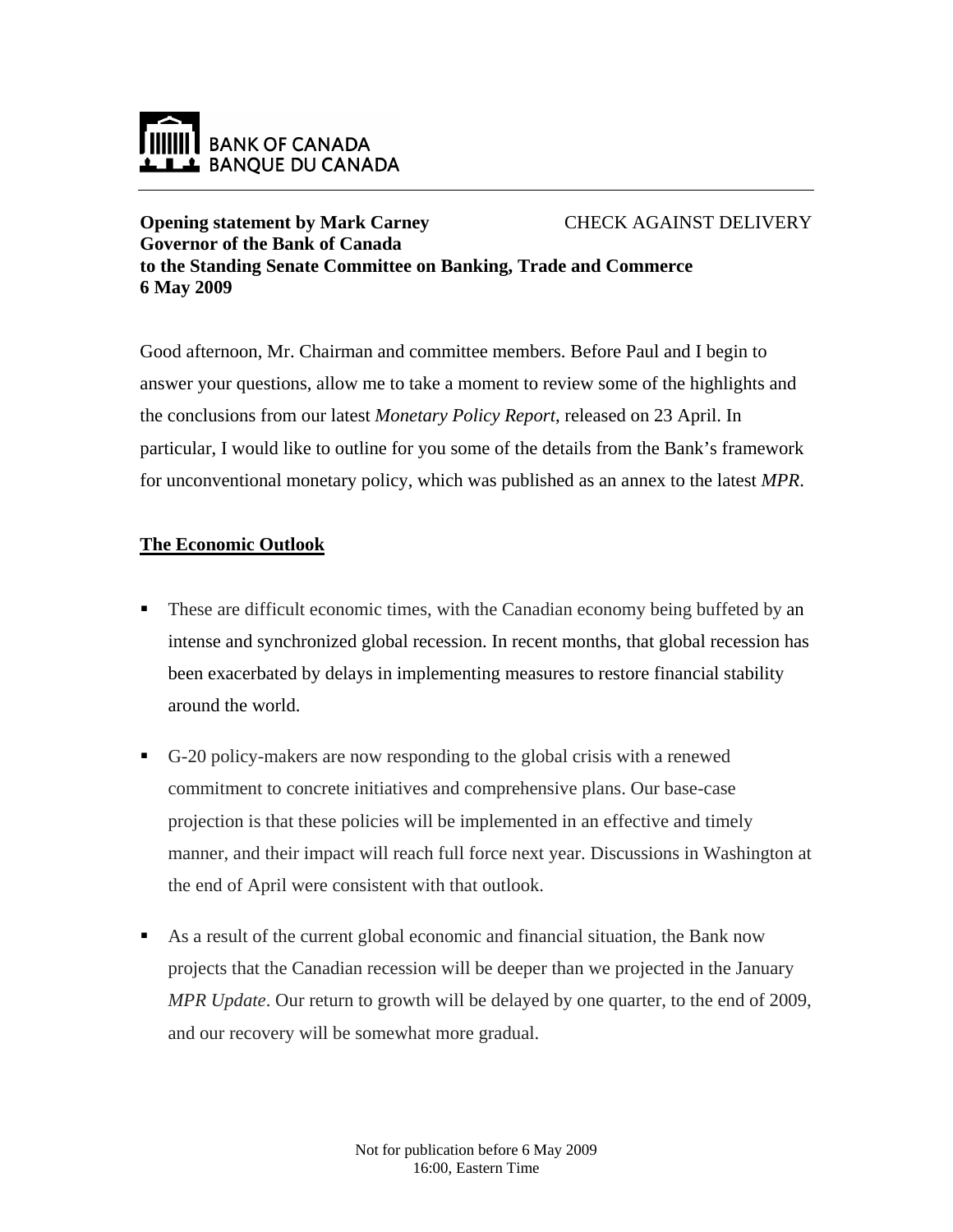- The broad outlines of the Canadian outlook are the same as those in January, but its profile has shifted.
- Canada's real GDP is projected to decline by 3.0 per cent this year, and growth is expected to resume in the autumn and accelerate to 2.5 per cent in 2010, and 4.7 per cent in 2011.
- Our outlook for inflation is broadly consistent with that in January. Total inflation will temporarily fall below zero in 2009, but core and total CPI inflation are expected to return to the Bank's 2 per cent inflation target in the third quarter of 2011.
- In that context, on 21 April the Bank lowered the policy interest rate by  $1/4$  of a percentage point to 1/4 per cent, or 25 basis points, which is judged to be the *effective lower bound* of the policy rate. Conditional on the outlook for inflation, the Bank has committed to holding this rate at 1/4 per cent until the end of June 2010. I will elaborate on this conditional commitment in a moment.
- In total, since December 2007, we have cut interest rates by 425 basis points to their historic lows and lowest possible levels. It is the Bank's judgment that this cumulative easing, together with the conditional commitment to keep rates low for a considerable period, is the appropriate policy stance to move the economy back to full production capacity and to achieve the 2 per cent inflation target.

## **A Framework for Conducting Monetary Policy at Low Interest Rates**

- However, these are uncertain times and if additional stimulus were to become necessary, the Bank retains considerable flexibility in the conduct of monetary policy at low interest rates.
- We have outlined in detail how we would use that flexibility in conducting monetary policy at the effective lower bound, in the framework published in our recent MPR. In this document, we describe the unconventional instruments that are available, the principles that would govern our use of these tools – should we decide to apply them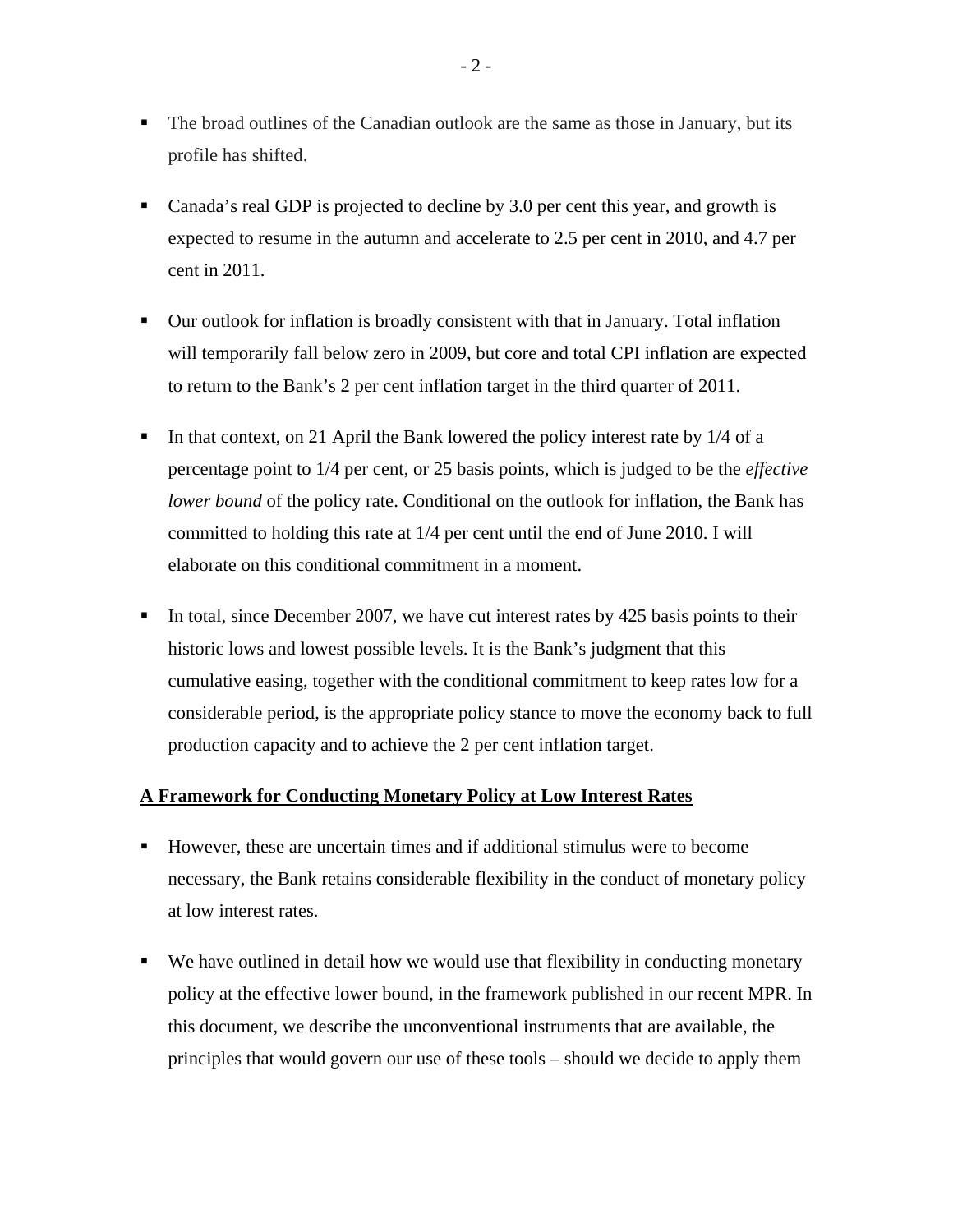– and the exit strategies that we would employ when these instruments were no longer necessary.

- The three key instruments we have identified for conducting monetary policy at the effective lower bound include: *conditional statements* about the future path of policy interest rates; *quantitative easing*, which involves the creation of central bank reserves to purchase financial assets; and *credit easing,* which includes outright purchases of private sector assets.
- If required, these instruments could be used separately or in tandem to improve financial conditions in order to support aggregate demand and ultimately achieve the inflation target.
- As you are aware, the Bank deployed the first instrument on 21 April. As a result of our conditional commitment to keep rates at 25 basis points through the end of June 2010, interest rates across the maturity horizon of the commitment fell. They also dropped relative to those in the U.S.
- Let me reiterate that the Bank's conditional commitment is not a guarantee. It is conditional on the outlook for inflation. We will always set our policy rate at a level consistent with achieving our 2 per cent inflation target over the policy horizon.
- Similarly, if the Bank were to deploy either quantitative easing or credit easing, it would act in a deliberate fashion based on the following principles:
	- i. The **focus** of these operations would be to improve overall financial conditions in order to support aggregate demand and achieve the inflation target.
	- ii. Asset purchases would be concentrated in maturity ranges in order to have the maximum **impact** on the economy.
	- iii. Actions would be taken in as broad and **neutral** a manner as possible.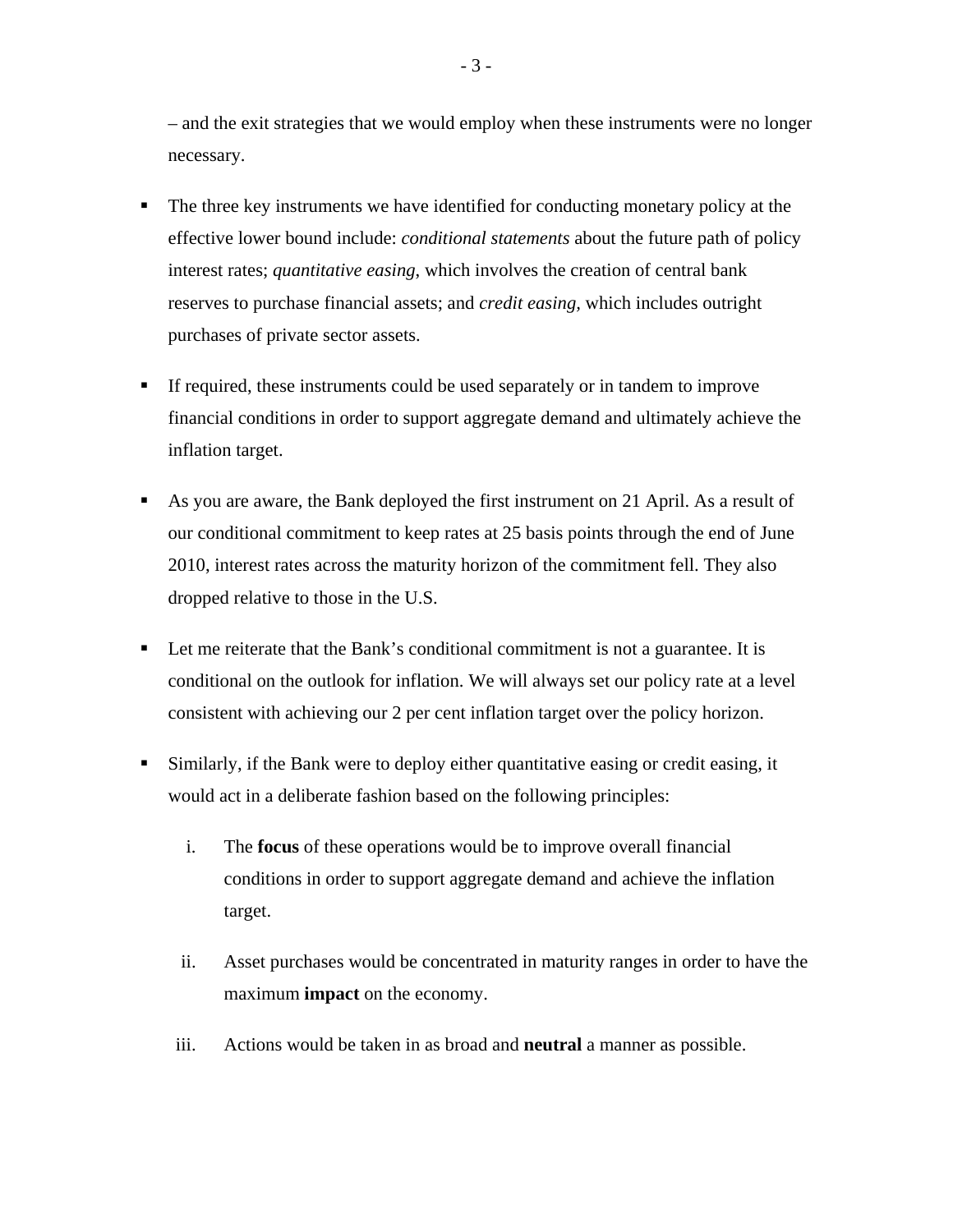- iv. The Bank would act **prudently**, mitigating the risks to its balance sheet and managing its ultimate exit from such strategies at an appropriately measured pace.
- If we were to use these unconventional policy measures, the Bank would closely monitor a number of indicators to assess their effectiveness.
- The most important would be the effect on overall financing conditions faced by households and businesses.
- Other indicators would be used to judge the direct impact of a particular instrument. For example:
	- The effectiveness of conditional statements about the future policy rate can be judged by their impact on longer-term interest rates. As I mentioned a moment ago, we saw almost immediately the impact of our 21 April policy interest rate announcement.
	- The effectiveness of quantitative easing would be judged in the first instance by a change in the yield curve and more generally by movements in broader financial conditions.
	- That of credit easing would be judged by reductions in risky spreads and increased issuance activity.
	- Changes in credit terms and in the conditions faced by firms can also be assessed using the Bank's *Business Outlook Survey* and its *Senior Loan Officer Survey*.
	- In addition, the Bank has constructed measures of borrowing costs and an overall financial conditions index for the economy.
- To enhance transparency, the Bank now offers a comprehensive website that details credit conditions in Canada. The link can be found on the left side of our home page. (http://credit.bankofcanada.ca/)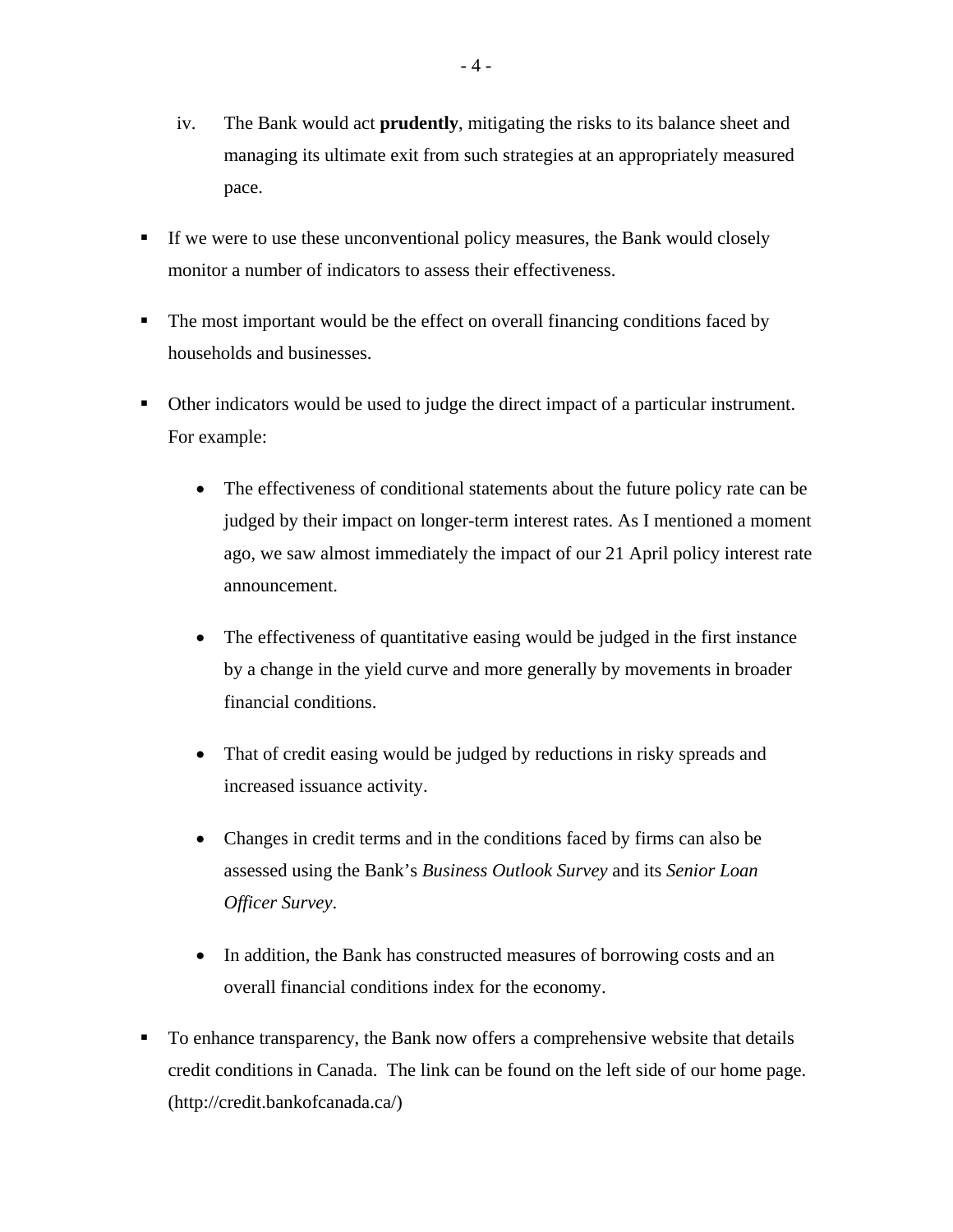- $\blacksquare$  The unwinding of the Bank's various facilities and its acquisition of assets or the exit strategy – would be guided by the Bank's assessment of conditions in credit markets and the inflation outlook.
- A number of exit alternatives are available, including a natural runoff through the maturing of assets, the refinancing of acquired assets, and asset sales.
- Finally, the framework also describes how the Bank would communicate its use of unconventional policy measures. Press releases on each fixed announcement date would remain focused on the target overnight rate and on conditional statements about the future direction of policy rates.
- The press release would also indicate any intention to carry out purchase programs and the approximate size of purchases. The Bank would explain the broad objectives of any purchases and how they are to be financed. Detailed operational decisions would be communicated in separate announcements.
- Press releases on fixed announcement dates and *Monetary Policy Reports* would continue to provide an ongoing assessment of the economy and the outlook for inflation. Speeches and parliamentary appearances, such as this one, would provide additional venues for reporting on the details of the Bank's conduct of monetary policy.
- As always, the Bank reserves the right to announce policy measures in periods between fixed announcement dates to address exceptional circumstances.
- We welcome the opportunity, following my remarks, to discuss with your committee this framework and its potential role in achieving the Bank's inflation target.

## **Conclusion**

Allow me to conclude with a few words on the outlook for the Canadian economy.